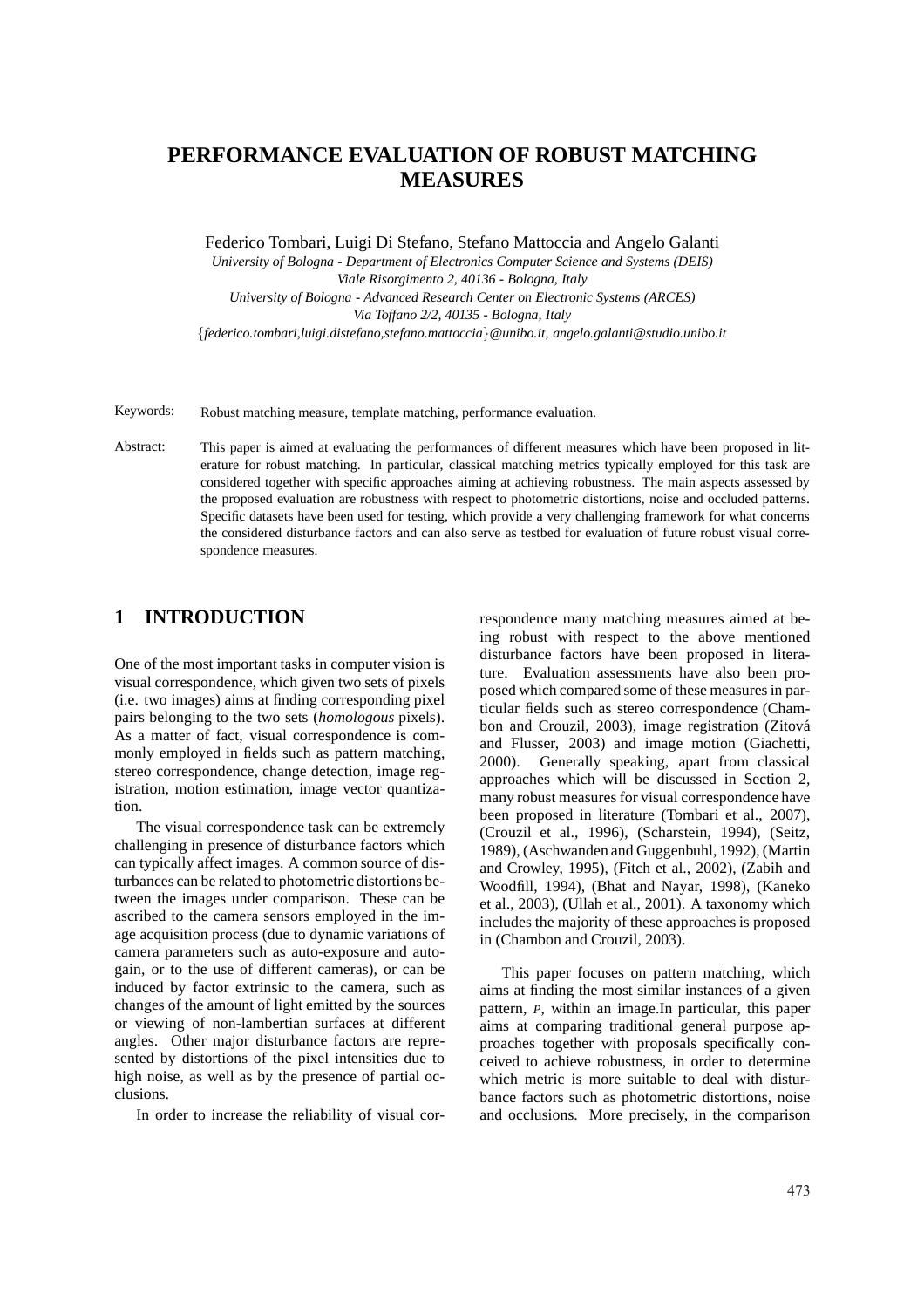we will consider the following matching measures: MF (*Matching Function*), i.e. the approach recently proposed in (Tombari et al., 2007), GC (*Gradient Correlation*), i.e. the approach initially proposed in (Scharstein, 1994) according to the formulation proposed in (Crouzil et al., 1996) for the pattern matching problem, OC (*Orientation Correlation*), proposed in (Fitch et al., 2002). Moreover, we will consider the SSD (*Sum of Squared Differences*) and NCC (*Normalized Cross Correlation*) measures applied on gradient norms (G-NCC and G-SSD), which showed good robustness against illumination changes in the experimental comparison described in (Martin and Crowley, 1995). The approach relying on gradient orientation only, proposed in (Seitz, 1989) and successively modified in (Aschwanden and Guggenbuhl, 1992), has not been taken into account since, as pointed out in (Crouzil et al., 1996), it is prone to errors in the case of gradient vectors with small magnitude. Considered traditional measures are NCC, ZNCC (*Zero-mean* NCC) and SSD: NCC and ZNCC showed good robustness with respect to brightness changes, on the other hand SSD showed good insensibility toward noise (Aschwanden and Guggenbuhl, 1992), (Martin and Crowley, 1995).

All the considered proposals are tested on 3 datasets which represent a challenging framework for what regards the considered distortions. These dataset are publicly available<sup>1</sup> and they might serve as a testbed for future evaluations of robust matching measures. Before reporting on the experimental evaluation, all compared measures are briefly described. Furthermore, for what regards MF, the paper also proposes some modifications to the original approach proposed in (Tombari et al., 2007), and exploits the proposed experimental evaluation to perform a behavioural analysis of this class of functions.

# **2 TRADITIONAL MATCHING CRITERIA**

Matching measures traditionally adopted in order to compute the similarity between two pixel sets are typically subdivided into two groups, given they are based on an *affinity* or *distortion* criterion. Affinity measures are often based on correlation, with the most popular metric being the *Normalized Cross Correlation* (NCC). In a pattern matching scenario, being *P* the pattern vector, sized  $M \times N$  (width  $\times$  height), *I* the image vector, sized  $W \times H$ , and  $I_{xy}$  the *image subwindow* at coordinates (*x*,*y*) and having the same dimensions as *P*, the NCC function at  $(x, y)$  is given by:

$$
NCC(x,y) = \frac{\sum_{i=1}^{N} \sum_{j=1}^{N} P(i,j) \cdot I_{xy}(i,j)}{\sqrt{\sum_{i=1}^{M} \sum_{j=1}^{N} P^{2}(i,j) \cdot \sqrt{\sum_{i=1}^{M} \sum_{j=1}^{N} I_{xy}^{2}(i,j)}}
$$
 (1)

As it can be seen, the cross-correlation between *P* and *Ixy* is normalized by the *L*<sup>2</sup> norms of the two vectors, in order to render the measure robust to any spatially constant multiplicative bias. By subtracting the mean intensity value of the pattern and of the image subwindow we get an even more robust matching measure:

$$
ZNCC(x,y) = \frac{\sum_{i=1}^{M} \sum_{j=1}^{N} (P(i,j) - \bar{P}) \cdot (I_{xy}(i,j) - \bar{I}_{xy})}{\sqrt{\sum_{i=1}^{M} \sum_{j=1}^{N} (P(i,j) - \bar{P})^{2}} \cdot \sqrt{\sum_{i=1}^{M} \sum_{j=1}^{N} (I_{xy}(i,j) - \bar{I}_{xy})^{2}}}
$$
(2)

where  $\bar{P}$  and  $\bar{I}_{xy}$  represent respectively the mean intensity of *P* and *Ixy*. This measure is referred to as *Zero-mean NCC* (ZNCC) and it is robust to spatially constant affine variations of the image intensities.

As regards the distortion criterion, the classical measures are based on the *L<sup>p</sup>* distance between *P* and *Ixy*. In particular, with *p* = 2 we get the *Sum of Squared Differences* (SSD):

$$
SSD(x, y) = \sum_{i=1}^{M} \sum_{j=1}^{N} (P(i, j) - I_{xy}(i, j))^{2}
$$
 (3)

While all these measures are usually computed directly on the pixel intensities of the image sets, in (Martin and Crowley, 1995) it was shown that by computing these measures on the gradient norm of each pixel a higher robustness is attained, i.e. for what concerns insensitivity to illumination changes G-SSD and G-NCC showed to perform well. In particular, if we denote with  $G_P(i, j)$  the gradient of the pattern at pixel  $(i, j)$ :

$$
G_P(i,j) = \left[\frac{\partial P(i,j)}{\partial i}, \frac{\partial P(i,j)}{\partial j}\right]^T = \left[G_i^P(i,j), G_j^P(i,j)\right]^T
$$
\n(4)

and similarly with  $G_{I_{xy}}(i, j)$  the gradient of the image subwindow at pixel  $(i, j)$ :

$$
G_{I_{xy}}(i,j) = \left[\frac{\partial I_{xy}(i,j)}{\partial i}, \frac{\partial I_{xy}(i,j)}{\partial j}\right]^T = \left[G_i^{I_{xy}}(i,j), G_j^{I_{xy}}(i,j)\right]^T
$$
\n(5)

the gradient norm, or magnitude, in each of the two cases is computed as:

$$
||G_P(i,j)|| = \sqrt{G_i^P(i,j)^2 + G_j^P(i,j)^2}
$$
 (6)

$$
||G_{I_{xy}}(i,j)|| = \sqrt{G_i^{I_{xy}}(i,j)^2 + G_j^{I_{xy}}(i,j)^2}
$$
 (7)

i.e.  $|| \cdot ||$  represents the  $L_2$  norm of a vector. Hence the G-NCC function can be defined as:

$$
G-NCC(x,y) = \frac{\sum_{i=1}^{M} \sum_{j=1}^{N} ||G_P(i,j)|| \cdot ||G_{I_{xy}}(i,j)||}{\sqrt{\sum_{i=1}^{M} \sum_{j=1}^{N} ||G_P(i,j)||^2} \cdot \sqrt{\sum_{i=1}^{M} \sum_{j=1}^{N} ||G_{I_{xy}}(i,j)||^2}}
$$
(8)

<sup>&</sup>lt;sup>1</sup>Available at: www.vision.deis.unibo.it/pm-eval.asp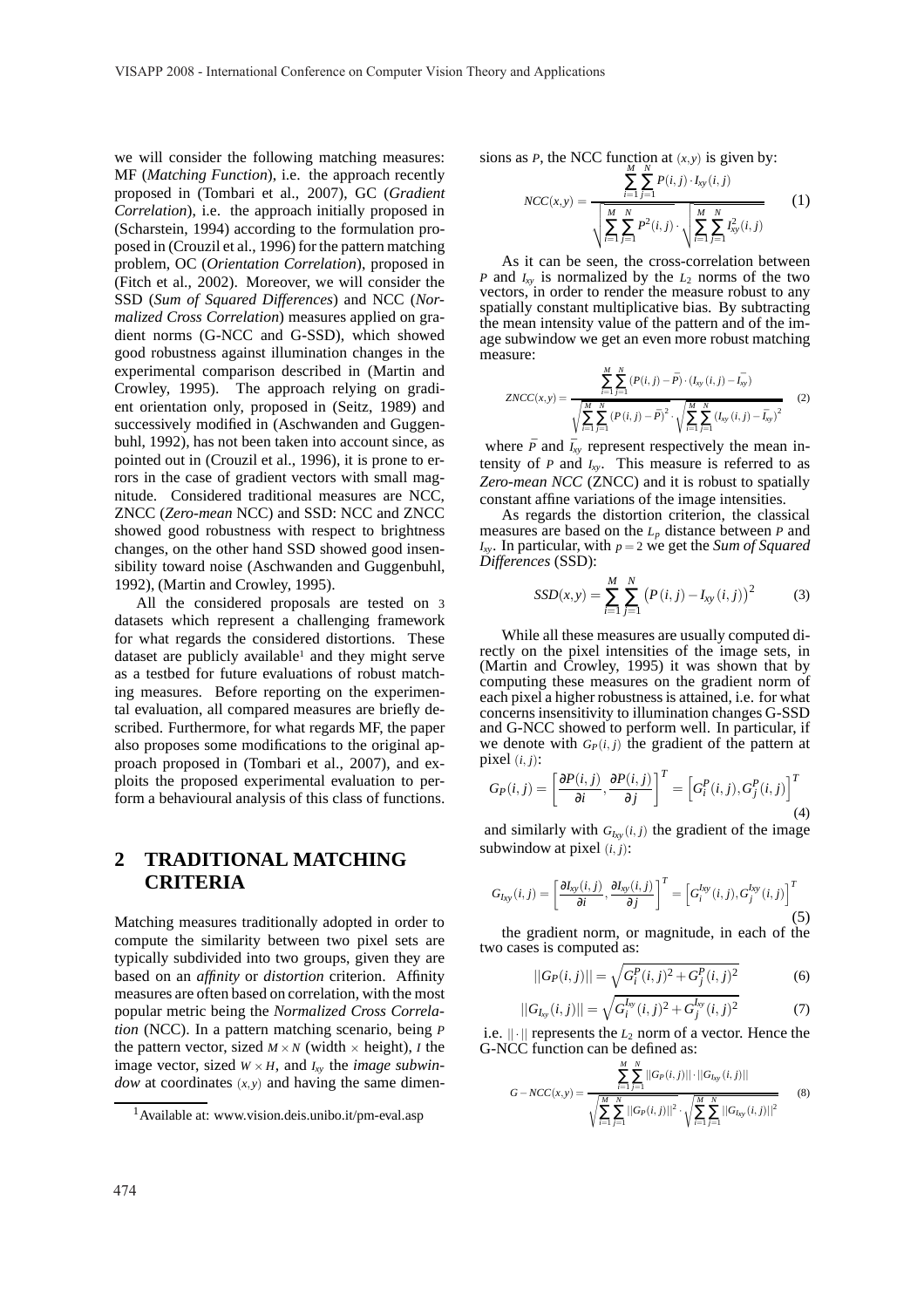and the G-SSD function as:

$$
G - SSD(x, y) = \sum_{i=1}^{M} \sum_{j=1}^{N} (||G_P(i, j)|| - ||G_{I_{xy}}(i, j)||)^2
$$
 (9)

Since (Martin and Crowley, 1995) recommends to compute the partial derivatives for the gradient computation on a suitably smoothed image, in our implementation they will be computed by means of the Sobel masks.

## **3 THE MF MEASURE**

In (Tombari et al., 2007) a matching measure was proposed which is implicitly based on the so-called ordering constraint, that is, under the assumption that photometric distortions do not affect the order between intensities of neighbouring pixels. This is analogous to the assumption that the sign of the difference between a pair of neighbouring pixels should not change in presence of this kind of distortions. For this reason the proposed measure correlates the differences between a set of pixel pairs defined on *P* and their correspondent ones on *Ixy*. In particular, the pairs in each set include all pixels at distance 1 and 2 one to another along horizontal and vertical directions. In order to compute this set, we define a vector of pixel differences computed at a point  $(i, j)$  on  $P$ :

$$
\delta_{1,2}^{P}(i,j) = \begin{bmatrix} P(i-1,j) - P(i,j) \\ P(i,j-1) - P(i,j) \\ P(i-1,j) - P(i+1,j) \\ P(i,j-1) - P(i,j+1) \end{bmatrix}
$$
(10)

and, similarly, at a point  $(i, j)$  on  $I_{xy}$ :

$$
\delta_{1,2}^{\mathbf{I}_{xy}}(i,j) = \begin{bmatrix} I_{xy}(i-1,j) - I_{xy}(i,j) \\ I_{xy}(i,j-1) - I_{xy}(i,j) \\ I_{xy}(i-1,j) - I_{xy}(i+1,j) \\ I_{xy}(i,j-1) - I_{xy}(i,j+1) \end{bmatrix}
$$
(11)

Hence, the MF function proposed in (Tombari et al., 2007) consists in correlating these two vectors for each point of the pattern and the subwindow, and in normalizing the correlation with the  $L_2$  norm of the vectors themselves:

$$
MF_{1,2}(x,y) = \frac{\sum_{i=1}^{M} \sum_{j=1}^{N} \delta_{1,2}^{P}(i,j) \circ \delta_{1,2}^{Lxy}(i,j)}{\sqrt{\sum_{i=1}^{M} \sum_{j=1}^{N} \delta_{1,2}^{P}(i,j) \circ \delta_{1,2}^{P}(i,j) \cdot \sqrt{\sum_{i=1}^{M} \sum_{j=1}^{N} \delta_{1,2}^{Lxy}(i,j) \circ \delta_{1,2}^{Lxy}(i,j)}}
$$
(12)

where ∘ represents the dot product between two vectors, and the normalization allows the measure to range between [−1,1].



Figure 1: The 3 considered sets of neighbouring pixel pairs.

It is a peculiarity of this method that, because of the correlation between differences of pixel pairs, intensity edges tend to determine higher correlation coefficients (in magnitude) with respect to low-textured regions. Thus, this can be seen as if the measure mostly relies on the pattern edges. For this reason, MF can be usefully employed also in presence of high levels of noise, as this disturbance factor can typically violate the ordering constraint on low-textured regions, but seldom along intensity edges. Similar considerations can be made in presence of occluded patterns.

The set of pixel pairs originally proposed in (Tombari et al., 2007) can be seen as made out of two subsets: the set of all pixels at distance 1 one to another along horizontal and vertical directions, and the set of all pixels at distance 2 one to another along same directions. Theoretically, the former should benefit of the higher correlation given by adjacent pixels, while the latter should be less influenced by quantization noise that is introduced by the camera sensor. We will refer to the MF measure applied on each of the two subsets as, respectively, *MF*<sup>1</sup> and *MF*2. For these last two cases, once defined the pixel differences relative to the case of distance 1:

$$
\delta_{\mathbf{1}}^{\mathbf{P}}(i,j) = \begin{bmatrix} P(i-1,j) - P(i,j) \\ P(i,j-1) - P(i,j) \end{bmatrix}
$$
 (13)

$$
\delta_{\mathbf{1}}^{\mathbf{I}_{\mathbf{X}\mathbf{y}}}(i,j) = \left[ \begin{array}{c} I_{\mathbf{X}\mathbf{y}}(i-1,j) - I_{\mathbf{X}\mathbf{y}}(i,j) \\ I_{\mathbf{X}\mathbf{y}}(i,j-1) - I_{\mathbf{X}\mathbf{y}}(i,j) \end{array} \right] \tag{14}
$$

and the pixel differences relative to the case of distance 2<sup>+</sup>

$$
\delta_2^P(i,j) = \begin{bmatrix} P(i-1,j) - P(i+1,j) \\ P(i,j-1) - P(i,j+1) \end{bmatrix}
$$
 (15)

$$
\delta_{2}^{\mathbf{I}_{xy}}(i,j) = \begin{bmatrix} I_{xy}(i-1,j) - I_{xy}(i+1,j) \\ I_{xy}(i,j-1) - I_{xy}(i,j+1) \end{bmatrix}
$$
 (16)

it is straightforward to define the two novel measures  $MF_1$  and  $MF_2$  as: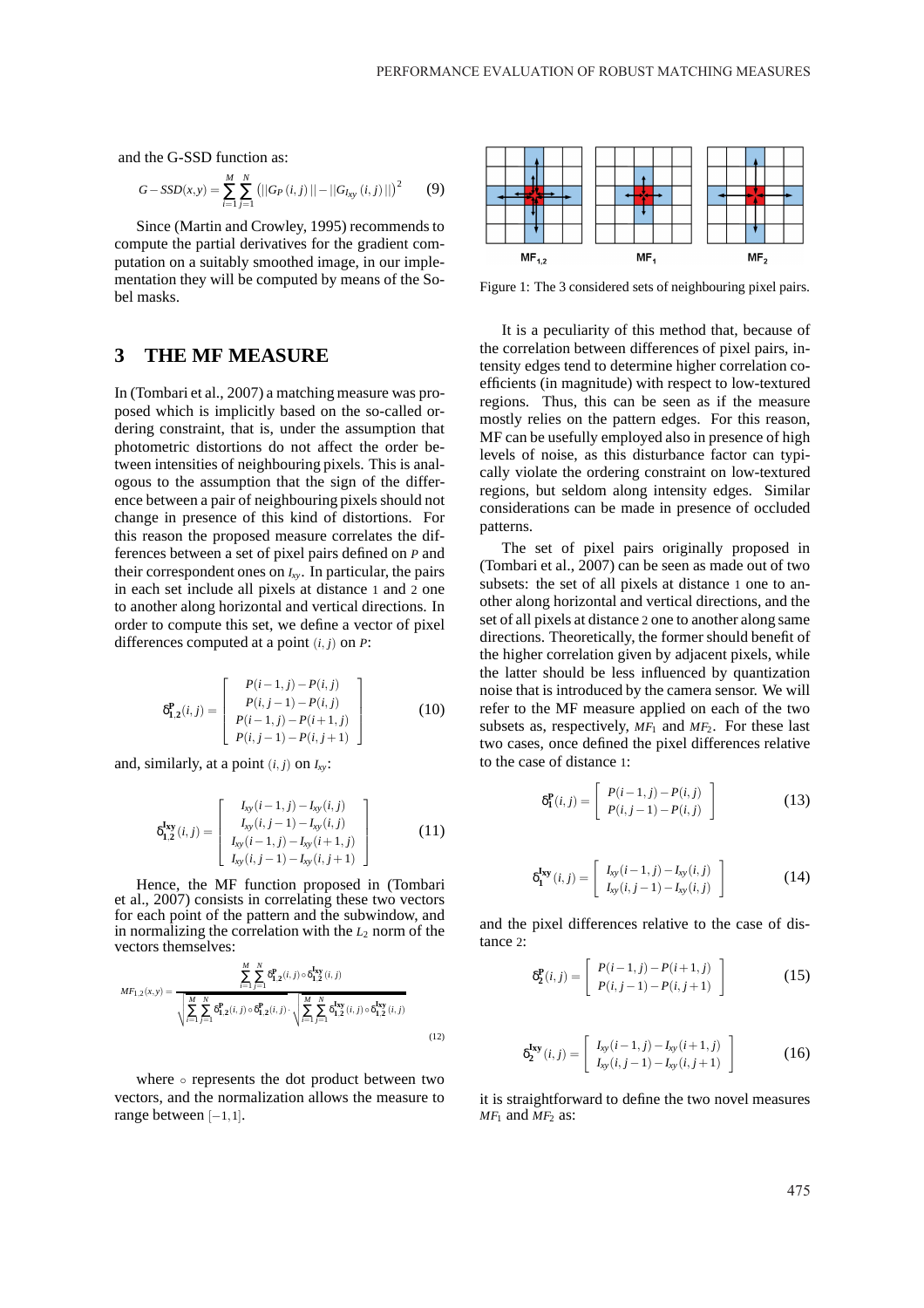$$
MF_1(x,y) = \frac{\sum_{i=1}^{M} \sum_{j=1}^{N} \delta_1^P(i,j) \circ \delta_1^{\text{Ixy}}(i,j)}{\sqrt{\sum_{i=1}^{M} \sum_{j=1}^{N} \delta_1^P(i,j) \circ \delta_1^P(i,j)} \cdot \sqrt{\sum_{i=1}^{M} \sum_{j=1}^{N} \delta_1^{\text{Ixy}}(i,j) \circ \delta_1^{\text{Ixy}}(i,j)}}
$$

$$
MF_2(x,y) = \frac{\sum_{i=1}^{M} \sum_{j=1}^{N} \delta_2^P(i,j) \circ \delta_2^{\text{Ixy}}(i,j)}{\sqrt{\sum_{i=1}^{M} \sum_{j=1}^{N} \delta_2^P(i,j) \circ \delta_2^P(i,j)} \cdot \sqrt{\sum_{i=1}^{M} \sum_{j=1}^{N} \delta_2^{\text{Ixy}}(i,j) \circ \delta_2^{\text{Ixy}}(i,j)}}
$$

A graphical representation of the 3 different pixel pair sets used by  $MF_{1,2}$ ,  $MF_1$  and  $MF_2$  is shown in Fig. 1. We believe that it is interesting to exploit the performance evaluation proposed in this paper also with the aim of determining if there is an optimal set between these 3 or if, conversely, the measure has the same behaviour on all sets. This issue will be discussed in Section 6.

#### **4 THE OC MEASURE**

The OC measure (Fitch et al., 2002) is based on the correlation of the orientation of the intensity gradient. In particular, for each gradient of the pattern  $G_P(i, j)$ a complex number representing the orientation of the gradient vector is defined as:

$$
O_P(i, j) = sgn(G_i^P(i, j) + \iota \ G_j^P(i, j))
$$
 (17)

with ι denoting the imaginary unit and where:

$$
sgn(x) = \begin{cases} 0 & if |x| = 0\\ \frac{x}{|x|} & otherwise \end{cases}
$$
 (18)

Analogously, a complex number representing the orientation of the image subwindow gradient vector  $G_{Ixy}(i, j)$  is defined as:

$$
O_{Ixy}(i,j) = sgn(G_i^{Ixy}(i,j) + \iota \ G_j^{Ixy}(i,j))
$$
 (19)

As proposed in (Fitch et al., 2002), the partial derivatives for the gradient computation are calculated by approximating them with the *central differences*. Hence, the OC measure between *P* and *Ixy* is defined as the real part of the correlation between all gradient orientations belonging to *P* and *Ixy*:

$$
OC(x, y) = Re\{\sum_{i=1}^{M} \sum_{j=1}^{N} Op(i, j) \cdot O_{I_{xy}}^{*}(i, j)\}
$$
 (20)

with ∗ indicating the conjugate of the complex vector. (Fitch et al., 2002) proposes to compute the correlation operation in the frequency domain by means of the FFT by exploiting the correlation theorem in order to achieve computational efficiency.

### **5 THE GC MEASURE**

The GC measure, proposed in (Crouzil et al., 1996) and derived from a measure introduced in (Scharstein, 1994), is based on two terms, referred to as *distinctiveness* (D) and *confidence* (C), both computed from intensity gradients:

$$
D(x,y) = \sum_{i=1}^{M} \sum_{j=1}^{N} ||G_P(i,j) - G_{Ixy}(i,j)||
$$
 (21)

$$
C(x,y) = \sum_{i=1}^{M} \sum_{j=1}^{N} (||G_P(i,j)|| + ||G_{Ixy}(i,j)||)
$$
 (22)

The GC measure is then defined as:

$$
GC(x,y) = \frac{D(x,y)}{C(x,y)}\tag{23}
$$

Its minimum value is 0, indicating the pattern is identical to the image subwindow. For any other positive value, the greater the value, the higher the dissimilarity between the two vectors. In order to compute the partial derivatives, (Crouzil et al., 1996) proposes to use either the Sobel operator or the Shen-Castan ISEF filter (Shen and Castan, 1992). For ease of comparison with other measures (i.e. G-SSD and G-NCC) in our implementation we will use the formulation based on the Sobel operator.

#### **6 EXPERIMENTAL COMPARISON**

This section presents the experimental evaluation aimed at assessing the performances of the various measures presented in this paper. The 3 datasets, available at: www.vision.deis.unibo.it/pm-eval.asp, used for our experiments are characterized by a significant presence of the disturbance factors discussed previously, and are now briefly described.

Guitar. In this dataset, 7 patterns were extracted from a picture which was taken with a good camera sensor (3 MegaPixels) and under good illumination conditions given by a lamp and some weak natural light. All these patterns have to be sought in 10 images which were taken with a cheaper and more noisy sensor (1.<sup>3</sup> MegaPixels, mobile phone camera). Illumination changes were introduced in the images by means of variations of the rheostat of the lamp illuminating the scene  $(G1 - G4)$ , by using a torch light instead of the lamp (*G*5−*G*6), by using the camera flash instead of the lamp  $(G7 - G8)$ , by using the camera flash together with the lamp (*G*9), by switching off the lamp (*G*10). Furthermore, additional distortions were introduced by slightly changing the camera position at each pose and by the JPEG compression.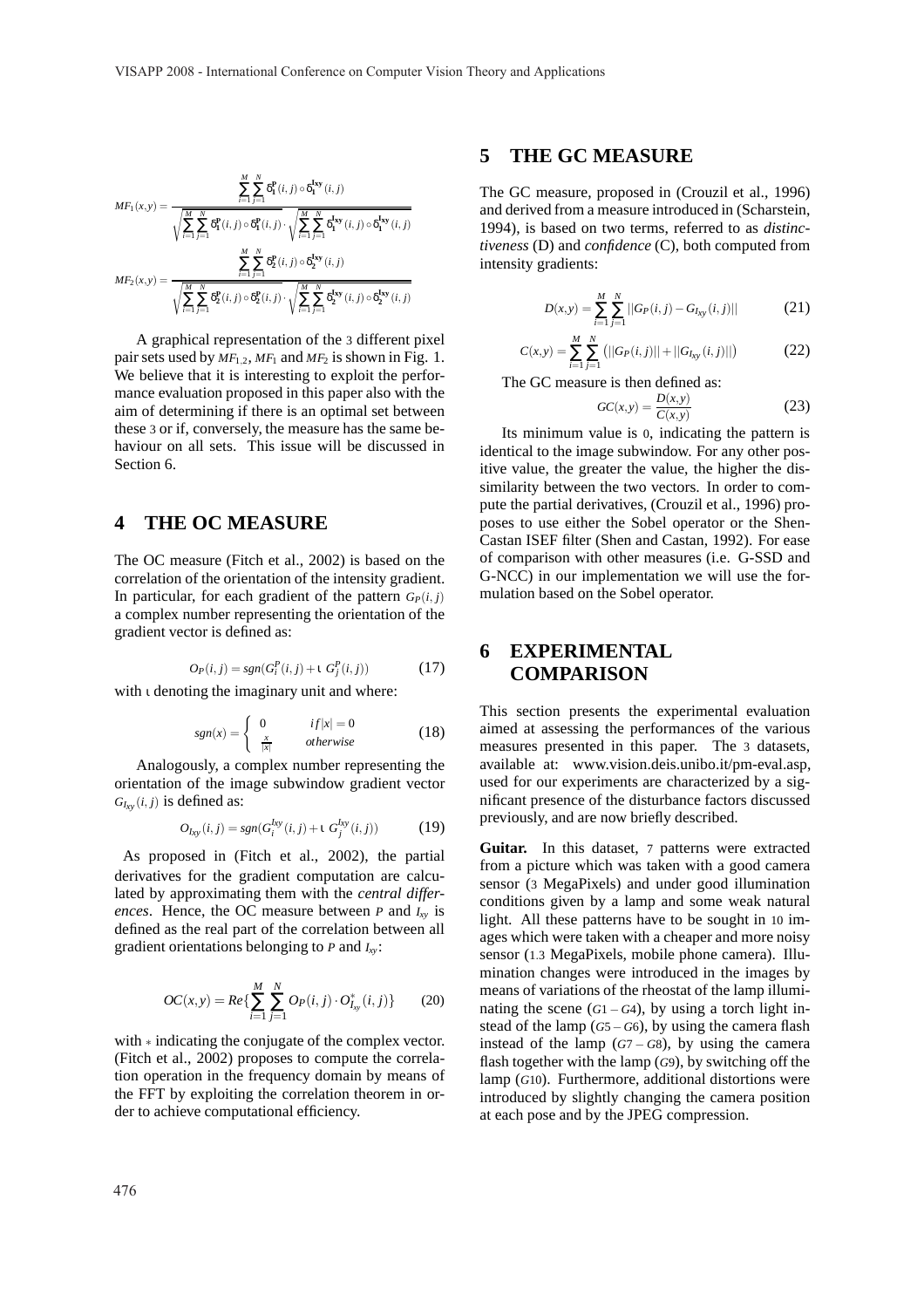|                 | Guitar | $MP$ -IC | MP-Occl | <b>Total</b> |
|-----------------|--------|----------|---------|--------------|
| <b>SSD</b>      | 39/70  | 8/12     | 8/8     | 55/90        |
| G-SSD           | 17/70  | 4/12     | 4/8     | 25/90        |
| <b>NCC</b>      | 27/70  | 5/12     | 8/8     | 40/90        |
| G-NCC           | 13/70  | 1/12     | 7/8     | 21/90        |
| <b>ZNCC</b>     | 9/70   | 0/12     | 6/8     | 15/90        |
| $MF_1$          | 8/70   | 0/12     | 2/8     | 10/90        |
| $MF_{1,2}$      | 5/70   | 0/12     | 1/8     | 6/90         |
| MF <sub>2</sub> | 5/70   | 0/12     | 1/8     | 6/90         |
| OC              | 13/70  | 1/12     | 1/8     | 15/90        |
| GC              | 6/70   | 2/12     | 0/8     | 8/90         |

Table 1: Matching errors reported by the considered measures.

**Mere Poulard - Illumination Changes.** In dataset *Mere Poulard - Illumination Changes* (MP-IC), the picture on which the pattern was extracted was taken under good illumination conditions given by neon lights by means of a <sup>1</sup>.<sup>3</sup> MegaPixels mobile phone camera sensor. This pattern is then searched within 12 images which were taken either with the same camera (prefixed by *GC*) or with a cheaper, <sup>0</sup>.<sup>3</sup> VGA camera sensor (prefixed by *BC*). Distortions are due to slight changes in the camera point of view and by different illumination conditions such as: neon lights switched off and use of a very high exposure time (*BC* − *N*1, *BC* − *N*2, *GC* − *N*), neon lights switched off (*BC* − *NL*, *GC* − *NL*), presence of structured light given by a lamp light partially occluded by various obstacles (*BC*−*ST*1, ··· , *BC* −*ST*5), neon lights switched off and use of the camera flash (*GC* − *FL*), neon lights switched off, use of the camera flash and of a very long exposure time (*GC* −*NFL*). Also in this case, images are JPEG compressed.

**Mere Poulard - Occlusions.** In the dataset *Mere Poulard - Occlusions* (MP-Occl) the pattern is the same as in dataset MP-IC, which now has to be found in <sup>8</sup> images taken with a <sup>0</sup>.<sup>3</sup> VGA camera sensor. In this case, partial occlusion of the pattern is the most evident disturbance factor. Occlusions are generated by a person standing in front of the camera (*OP*1, ···, *OP*4), and by a book which increasingly covers part of the pattern (*OB*1,  $\cdots$ , *OB*4). Distortions due to illumination changes, camera pose variations, JPEG compression are also present.

The number of pattern matching instances is thus 70 for the *Guitar* dataset, 12 for the MP-IC dataset and 8 for the MP-Occl dataset, for a total of 90 instances overall. The result of a pattern matching process is considered erroneous when the coordinates of the best

matching subwindow found by a certain measure are further than  $\pm$ 5 pixel from the correct ones.

Tab. 1 reports the matching errors yielded by the considered metrics on the 3 datasets. As it can be seen, approaches specifically conceived to achieve robustness generally outperform classical measures, apart from the ZNCC which performs badly in presence of occlusions but shows good robustness in handling strong photometric distortions. The two measures which yield the best performance are MF and GC, with a number of total errors respectively equal to 6 and 8. In particular, MF performs better on datasets characterized by strong photometric distortions, conversely GC seems to perform better in presence of occlusions.

For what regards the 3 MF measures themselves, it seems clear that the use of differences relative to adjacent pixels suffers of the quantization noise introduced by the camera sensor, hence they are less reliable than differences computed on a distance equal to <sup>2</sup>. Moreover, as a consequence of the fact that *MF*1,<sup>2</sup> and *MF*<sup>2</sup> yield the same results on all datasets, *MF*<sup>2</sup> seems the more appropriate MF measure since it requires only 2 correlation terms instead of the 4 needed by *MF*1,<sup>2</sup>. Finally, for what regards traditional approaches, it is interesting to note that the application of NCC and SSD on the gradient norms rather than on the pixel intensities allows for a significantly higher robustness throughout all the considered datasets.